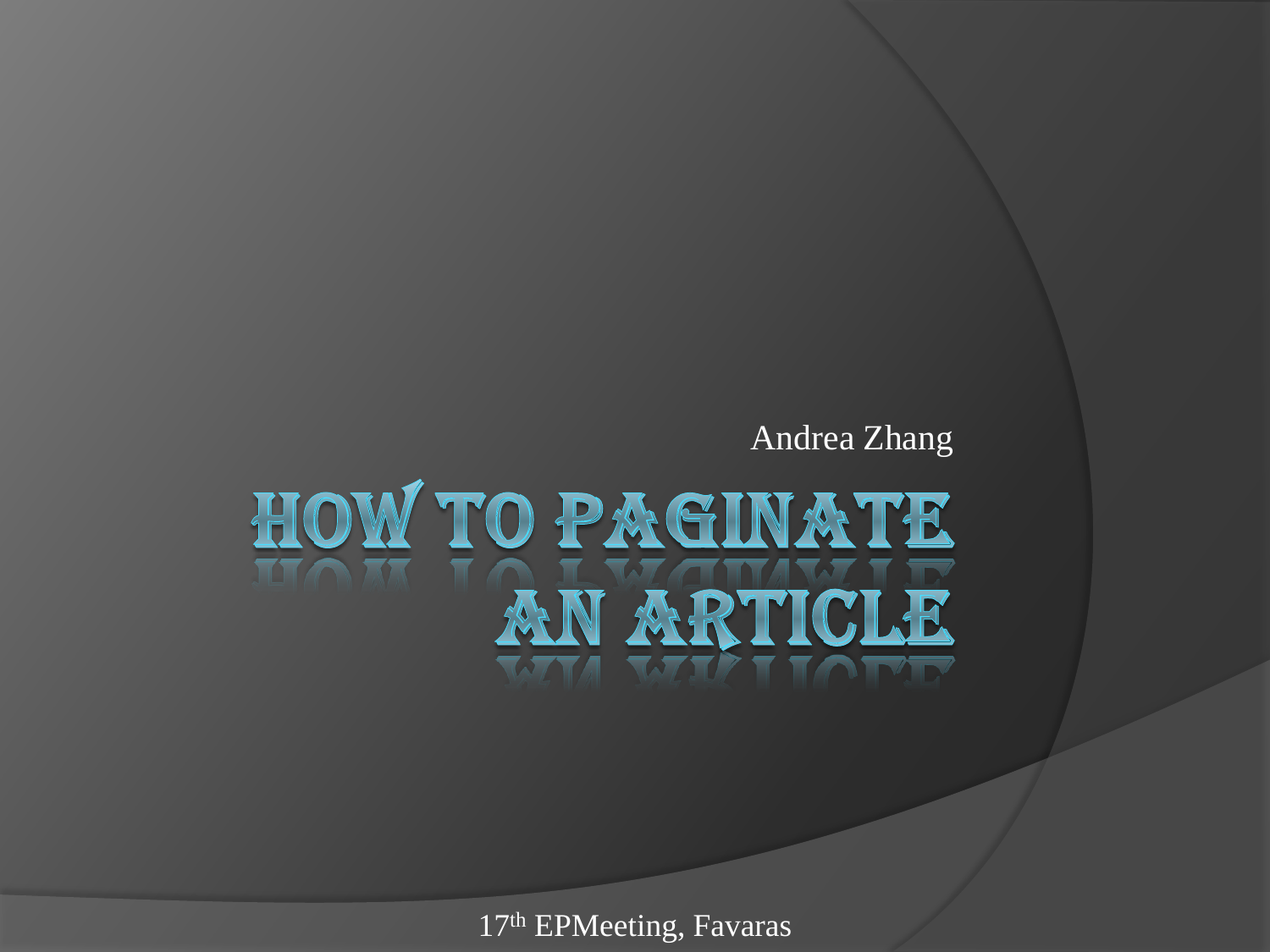# Pagination process

From the articles to the issue through the pagination process. An easy but also complex procedure.

Easy because all that we have to do is to follow the layout; complicated because we have to follow it completely.

Alteration are **NOT** allowed!

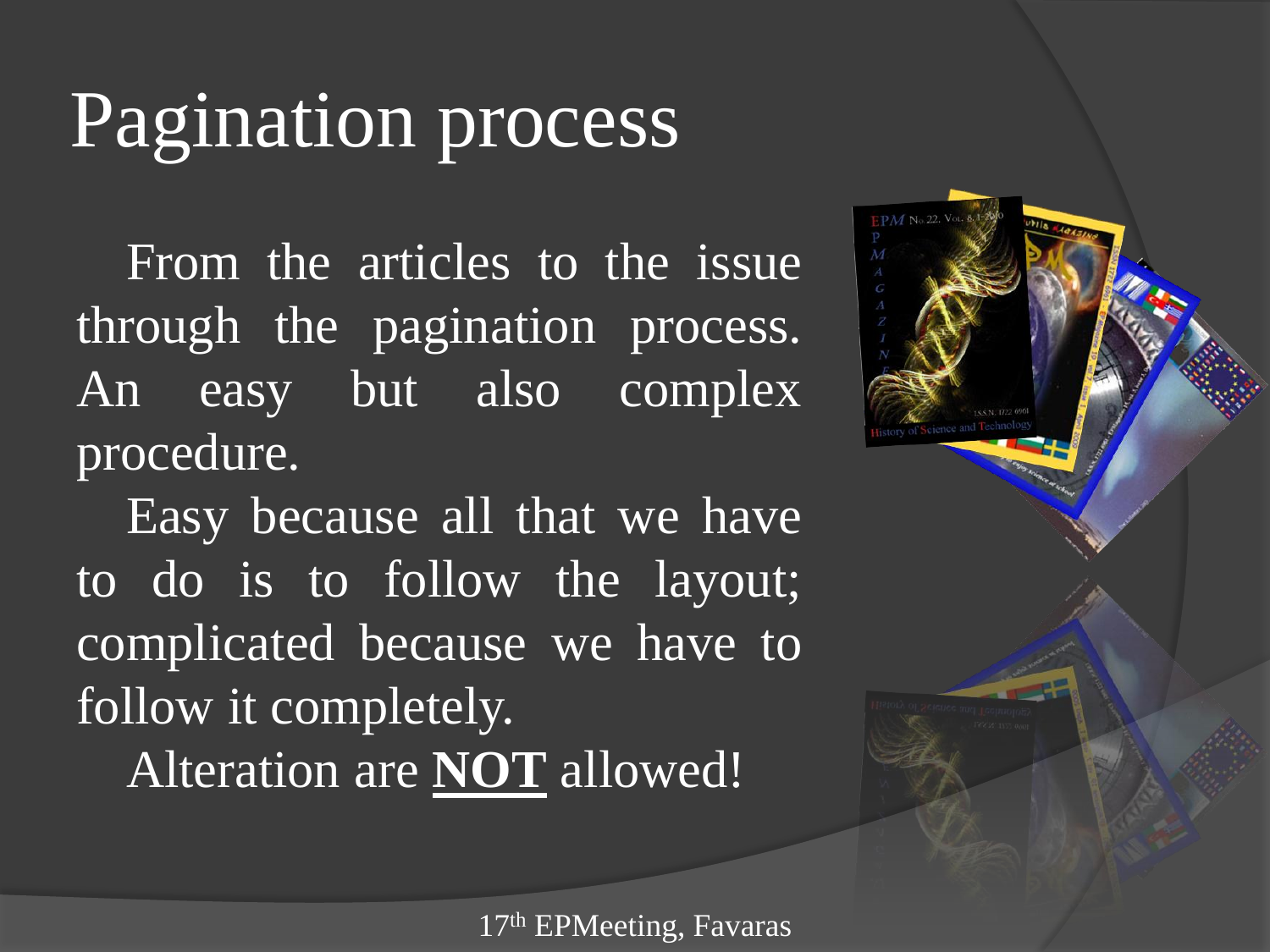## What is the layout?

The layout is the part of graphic design that deals in the arrangement and style treatment of elements on each page.

It is usually a pub file (if it is used Microsoft Publisher) which contain the graphical structure of the issue and the fonts.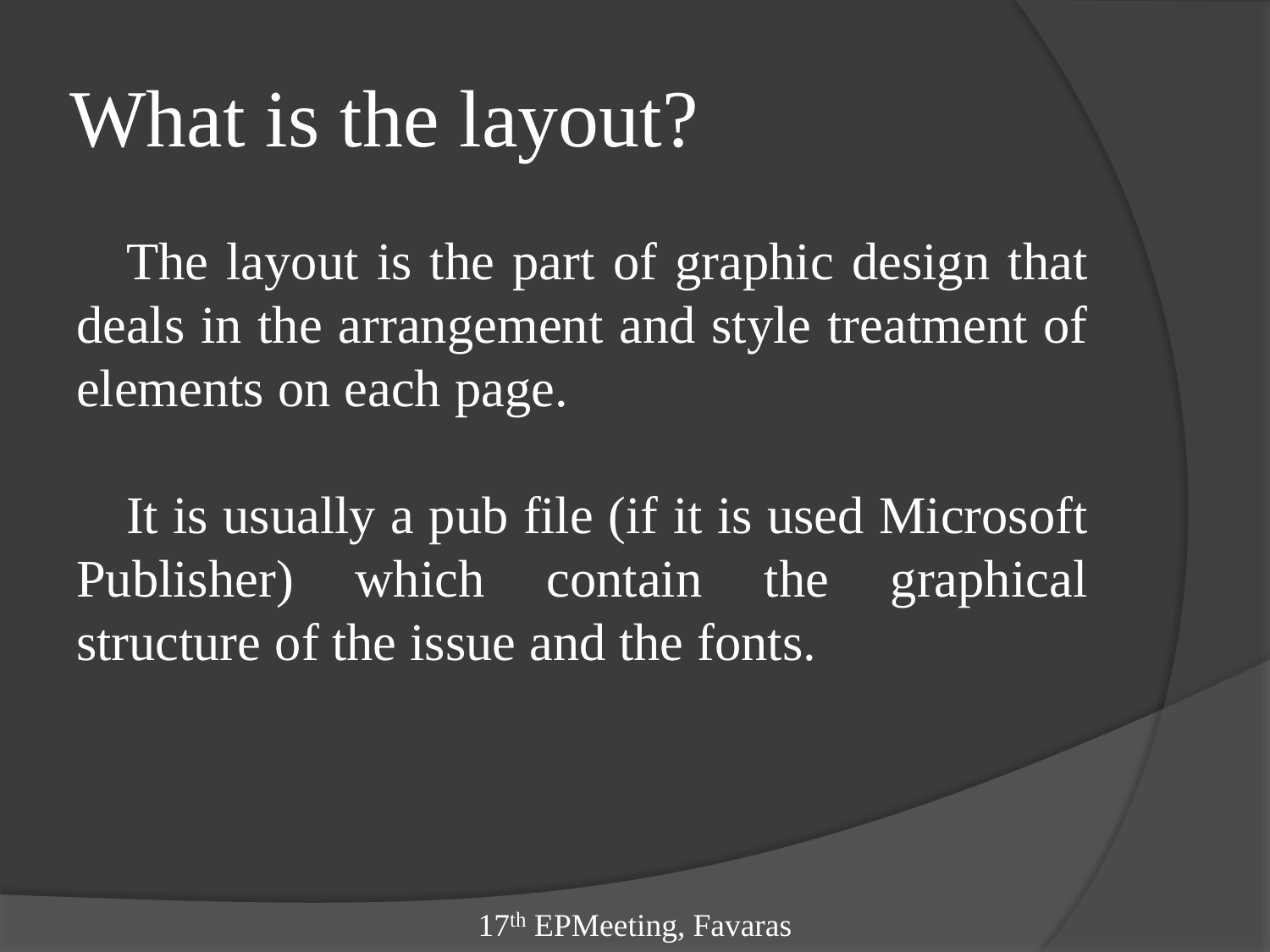# What is a layout?

A layout's characteristics:

 $\triangleright$  Is chosen yearly during the meetings  $\triangleright$  Number of pages has to be a multiple of four **MUST NOT** be modified during the pagination process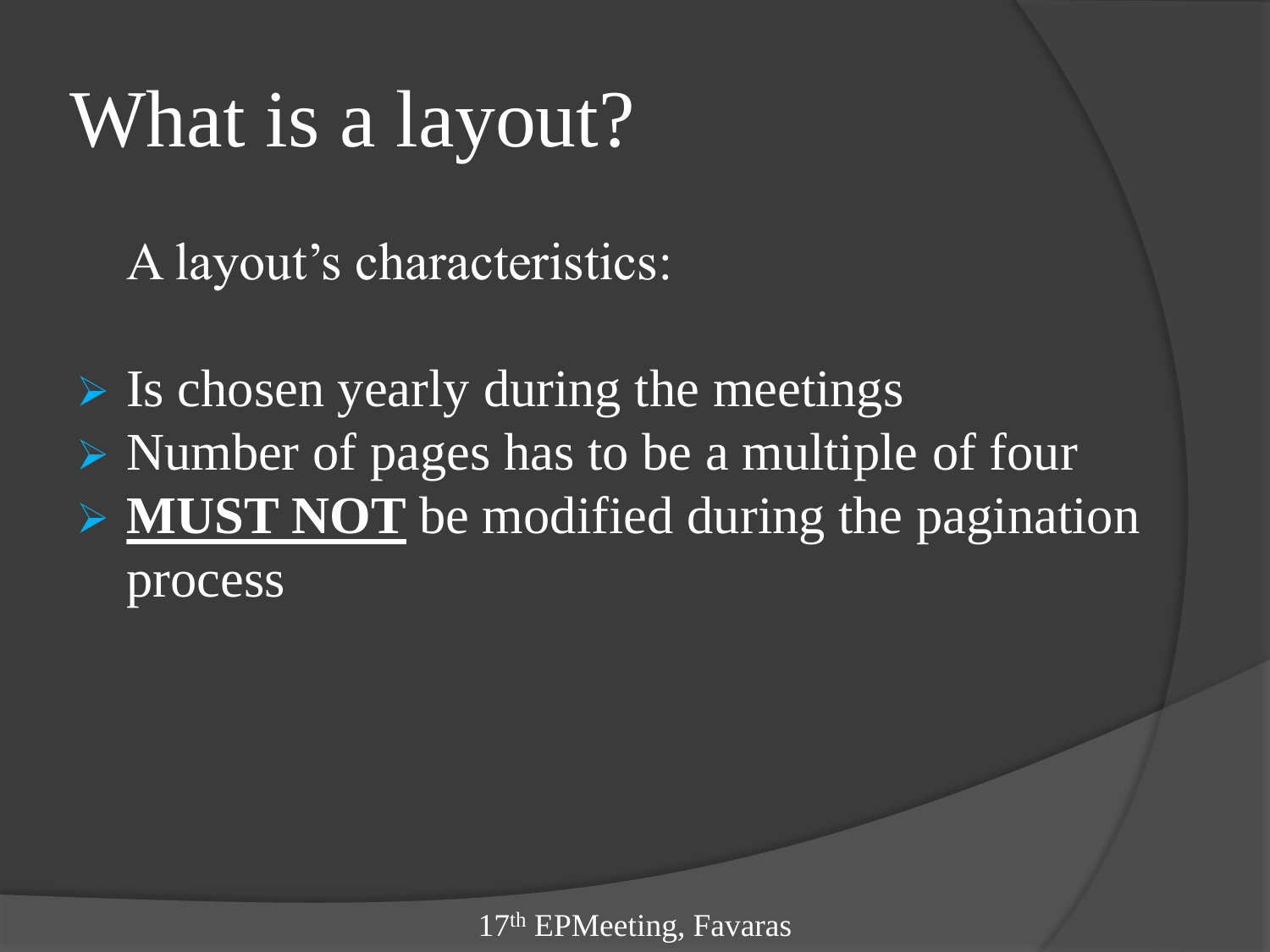# Start!

Material occured:

- Final approved layout
- Articles completed with bibliography and iconography
- Images completed with captions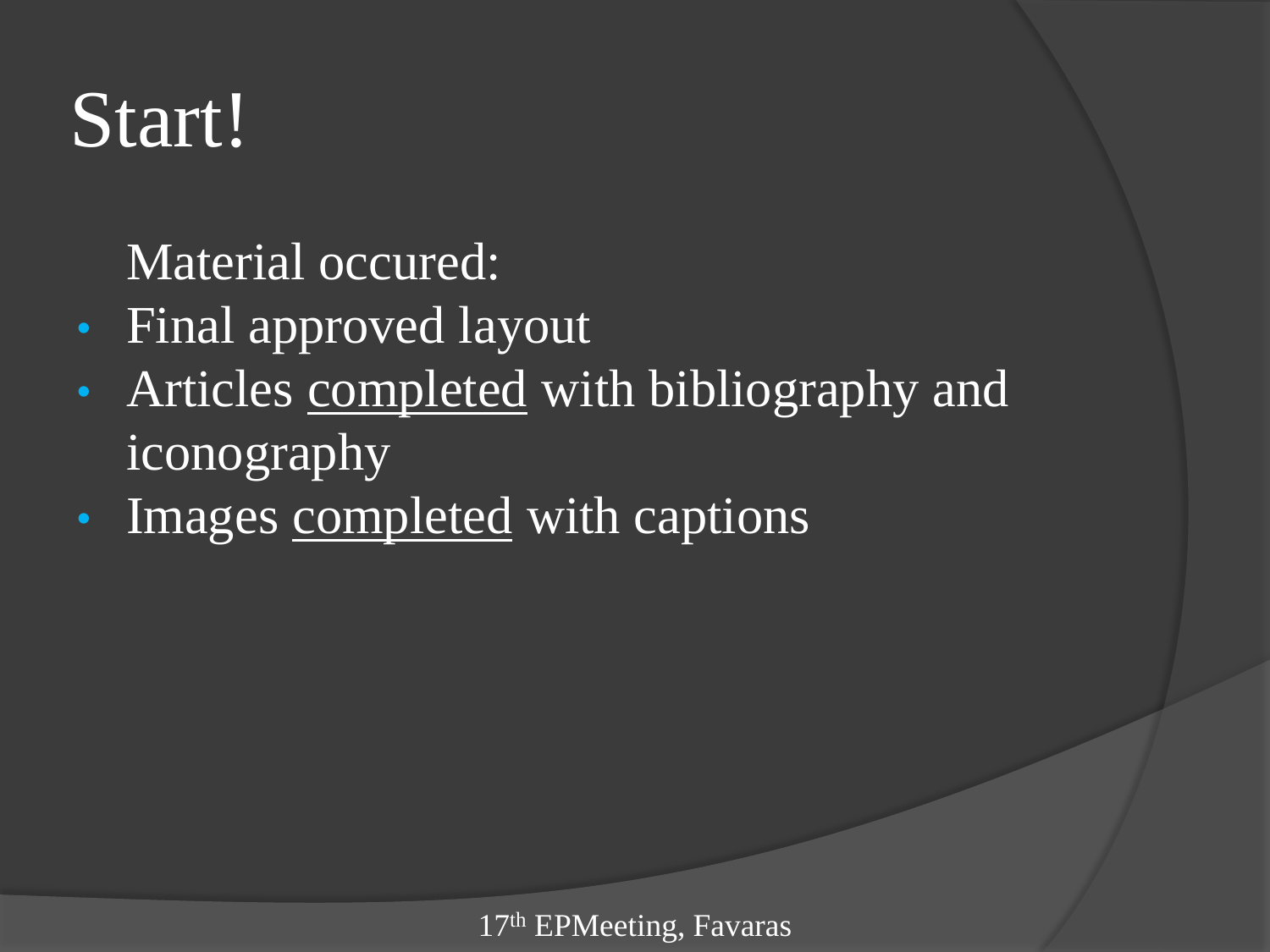# Work in progress...



17th EPMeeting, Favaras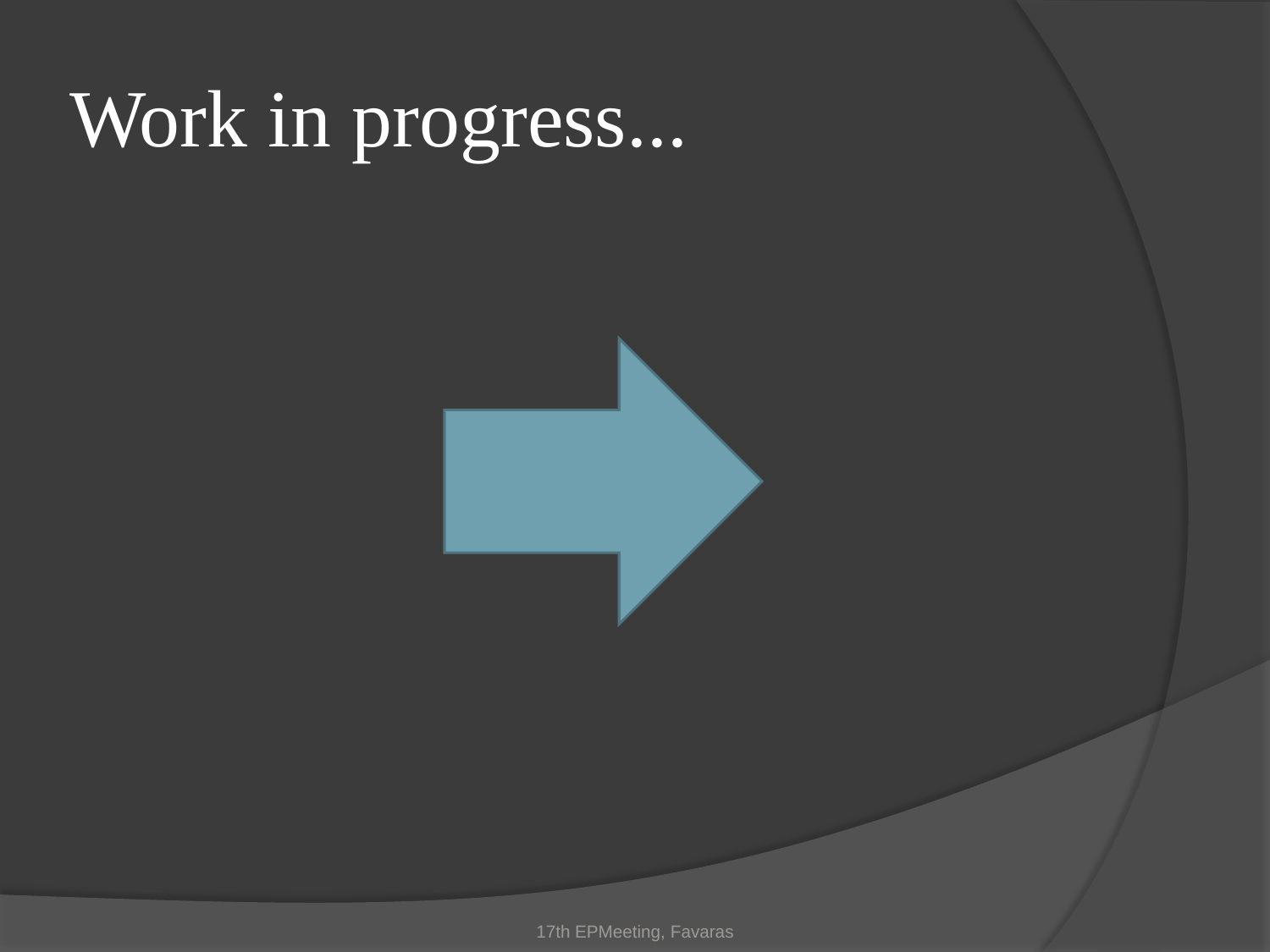#### Forms

Forms are necessary to simplify works because through them is easier understand if an article is complete or missed something.

If the article isn't complete, we have to ask to the author to send the missed files. On the contrary, if the article is complete, we can start the pagination process.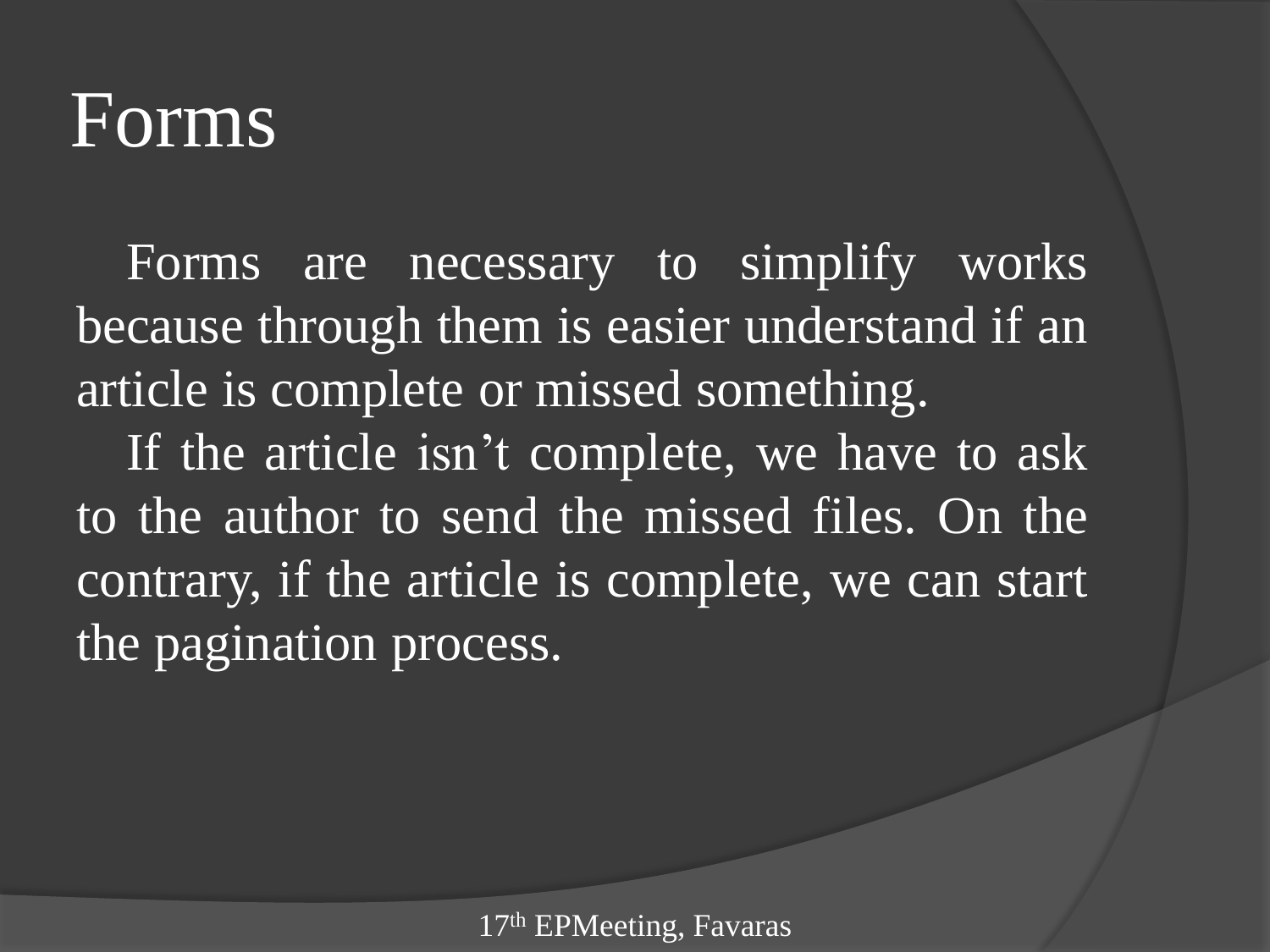#### Forms

1. [Submission-Form](SubmissionForm2012.docx): a complete view of author's information and the article.

2. [General](CheckFormGeneralIssue-2012.doc) [Check-Form:](CheckFormGeneralIssue-2012.doc) an overall view of the whole issue you are processing.

3. [Paper](CheckFormArticle2012.doc) [Check-Form](CheckFormArticle2012.doc): a list of processing steps that each paper has to respect in order to be accepted, paginated and published.

4. [Referee](FormForReferees2010.doc) [Form](FormForReferees2010.doc): an evaluation of the referee who check the article the suitability for publishing (or not!) of the article and if there are some corrections to perform before publishing.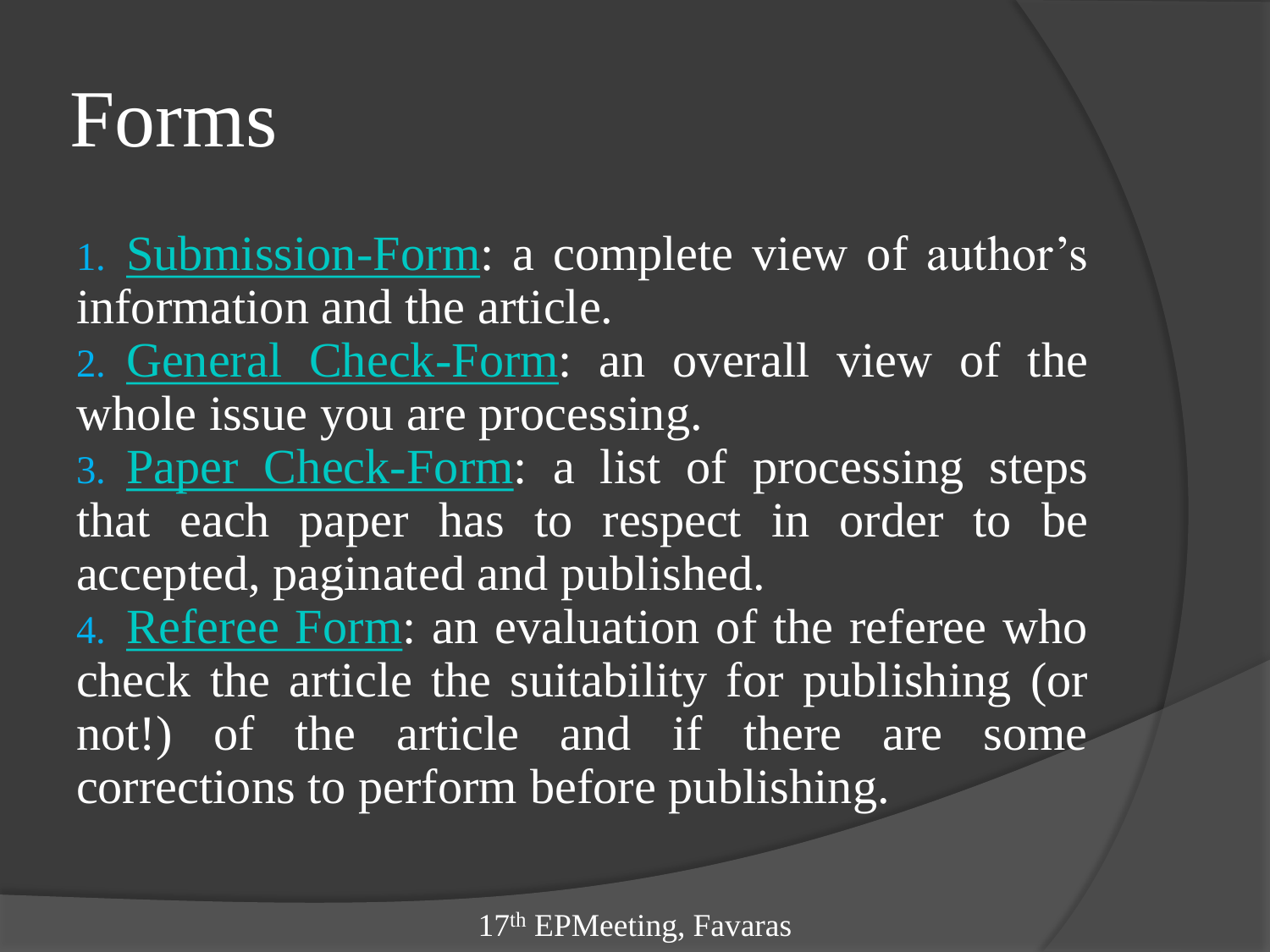#### Sections

The issue is divided into different sections, each of which has its rules and functions.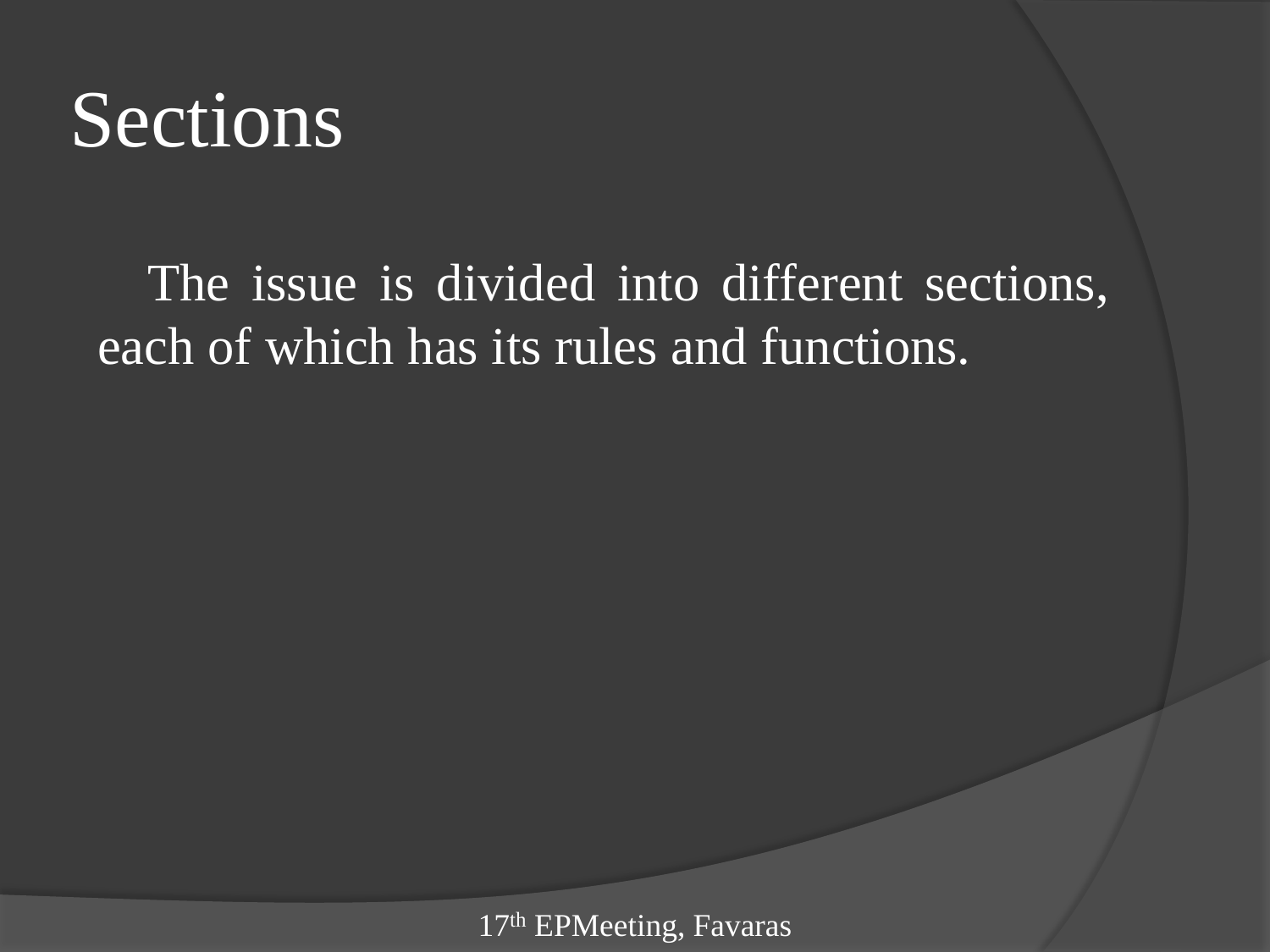## Sections

<span id="page-9-0"></span>

| A.1          | <b>First Cover</b>                           | The external cover                                               |
|--------------|----------------------------------------------|------------------------------------------------------------------|
| A.2          | <b>Second Cover</b>                          | The first internal cover                                         |
| $\mathbf{B}$ | Index                                        | The content of the Issue                                         |
| $\mathsf{C}$ | Editorial                                    | <b>Editorial Board notes</b>                                     |
| D            | General                                      | Articles written by teachers, experts, and so on about HST       |
| E            | <b>News</b>                                  | Small papers about science new                                   |
| $\mathbf{F}$ | 14-16 Section                                | Articles written by 14-16 years about HST                        |
| G            | <b>Fun Pages</b>                             | Games, like crosswords and comic about<br>Science and Technology |
| H            | 17-19 Section                                | Articles written by 17-19 years about HST                        |
|              | <b>Technology for</b><br><b>Green Energy</b> | Articles about Green Energy                                      |
| $\mathbf{J}$ | University                                   | Articles written by 19-24 about HST                              |
| A.3          | <b>Third Cover</b>                           | The second internal cover                                        |
| A.4          | <b>Last Cover</b>                            | The back cover                                                   |